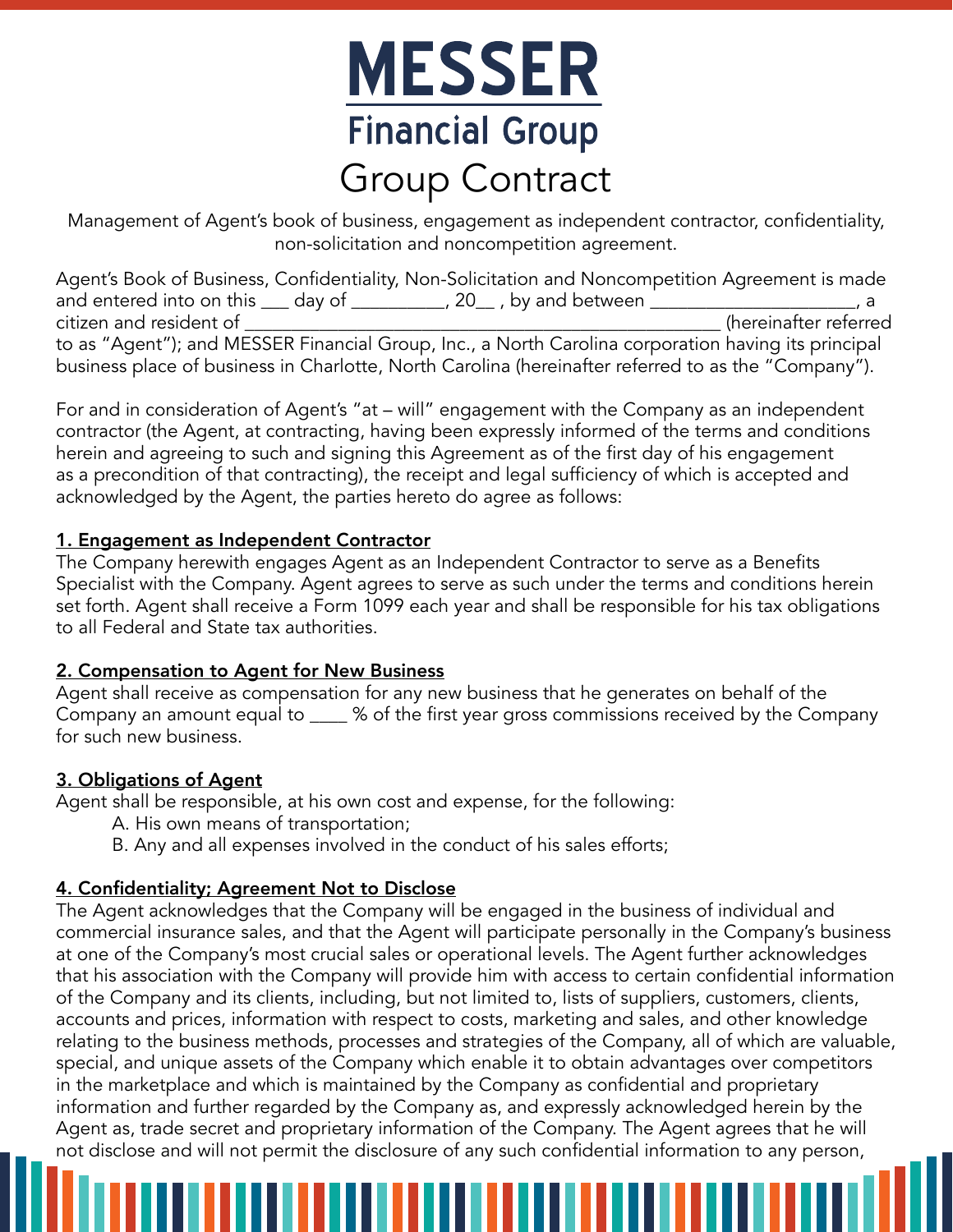firm, corporation, association or other entity for any purpose or any reason whatsoever during his employment with the Company or at any time thereafter, irrespective of the termination of any employment relationship between the Agent and the Company.

#### 5. Noncompetition - Agreement not to Compete

The Agent agrees that, during the period of his contract with the Company and for two (2) years thereafter, the Agent will not, directly or indirectly, either as principal, agent, employee, manager, partner, shareholder, director, officer, consultant or otherwise:

A. In any way solicit or attempt to solicit the business or patronage of any person, firm, corporation, partnership, association or other entity whose business the company has enjoyed during the Agent's tenure with the company ("customers") or otherwise induce such customers of the company to reduce, terminate, restrict or otherwise alter their business relationships with the company in any fashion;

B. In any way solicit or attempt to solicit the business or patronage of any customers or clients of the Company whose business the Agent solicited or attempted to solicit on behalf of the company during the Agent's tenure with the company;

C. In any way induce or attempt to induce any existing or future Agent of the company to leave his or her position with the company to become associated with a competing business.

#### 6. Acknowledgment by Agent

The Agent acknowledges that the terms of this Agreement were discussed with him prior to his signing below and that he agreed to these terms as a condition of contracting with the Company, despite the fact that this Agreement may have been executed after the date of Agent's engagement. Agent also acknowledges that his engagement with the Company is "at will".

#### 7. Injunction

Agent acknowledges that the Company will suffer irreparable harm if Agent were to violate any of the foregoing undertakings and therefore agrees that, in addition to any other remedies which the Company may have at law or in equity, the Company shall be entitled to obtain from a Court of competent jurisdiction an injunction restraining the violation of any such MESSER Financial Group 10/2014 undertaking(s), that Agent will not object thereto, and that Agent, in such action may be held liable for the reasonable attorneys fees of the Company in prosecution such action.

#### 8. Entire Agreement

This Agreement contains the entire agreement of the parties thereto with respect to the matters herein contained, and no change, qualification or cancellation hereof shall be effective unless set forth in writing and agreed by both parties and signed by the parties hereto.

#### 9. Governing Law

This Agreement shall be construed and enforced in accordance with the laws of the State of North Carolina. IN WITNESS WHEREOF, the parties have caused this Agreement to be signed the day and year first set forth above.

MESSER Financial Group, INC.

 $\mathsf{By:}\_\_\_\_\_\_\$ 

William L. Rice, President and CEO

**TITIKI KULTURI** 

Agent: \_\_\_\_\_\_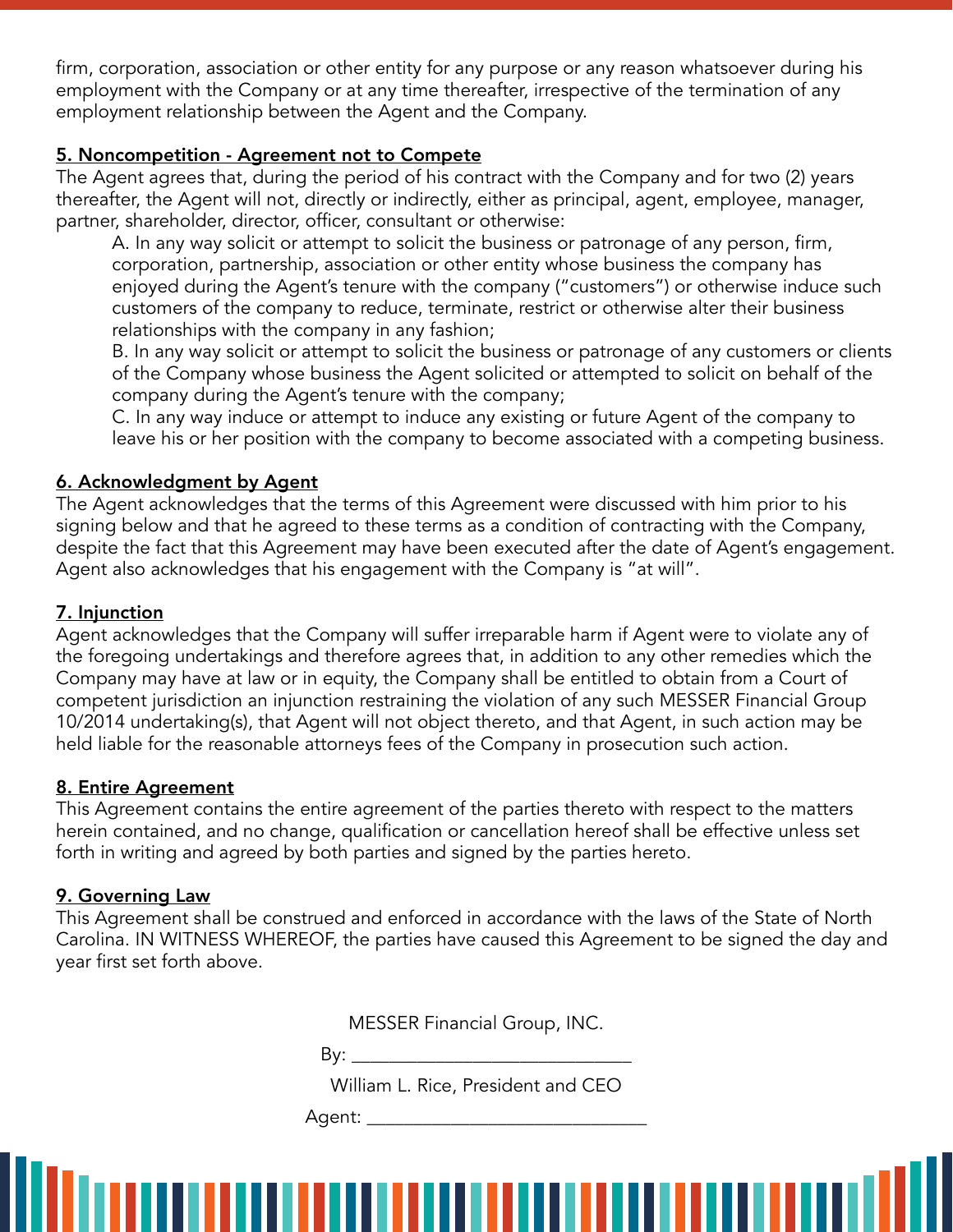## Status and Commission Advice

|                                                                                                                                                                                                                                                            |                                | (MI)                | (Last)  |       |  |  |
|------------------------------------------------------------------------------------------------------------------------------------------------------------------------------------------------------------------------------------------------------------|--------------------------------|---------------------|---------|-------|--|--|
|                                                                                                                                                                                                                                                            |                                | (City)              | (State) | (Zip) |  |  |
|                                                                                                                                                                                                                                                            |                                |                     |         |       |  |  |
|                                                                                                                                                                                                                                                            |                                |                     |         |       |  |  |
| Business Address: <u>Container (Street)</u>                                                                                                                                                                                                                |                                | (City)              | (State) | (Zip) |  |  |
|                                                                                                                                                                                                                                                            |                                | $\overline{(City)}$ | (State) | (Zip) |  |  |
|                                                                                                                                                                                                                                                            |                                |                     |         |       |  |  |
|                                                                                                                                                                                                                                                            |                                |                     |         |       |  |  |
|                                                                                                                                                                                                                                                            |                                |                     |         |       |  |  |
| Birthdate: ______________________ Sex: M $\bigcirc$ F $\bigcirc$ Is your E&O coverage current? Yes $\bigcirc$ No $\bigcirc$                                                                                                                                |                                |                     |         |       |  |  |
|                                                                                                                                                                                                                                                            |                                |                     |         |       |  |  |
|                                                                                                                                                                                                                                                            | <b>Appointment Fee Summary</b> |                     |         |       |  |  |
|                                                                                                                                                                                                                                                            |                                |                     |         |       |  |  |
| <b>Total Fees Due</b> (Check payable to MESSER Financial Group). \$ N/A    <br>Note: The Representative is solely responsible for insuring that all required licenses and/or<br>appointments have been issued and approved prior to engaging in any sales. |                                |                     |         |       |  |  |
|                                                                                                                                                                                                                                                            |                                |                     |         |       |  |  |
|                                                                                                                                                                                                                                                            |                                |                     |         |       |  |  |
|                                                                                                                                                                                                                                                            |                                |                     |         |       |  |  |
|                                                                                                                                                                                                                                                            | For MESSER Hierarchy Program   |                     |         |       |  |  |
|                                                                                                                                                                                                                                                            |                                |                     |         |       |  |  |
|                                                                                                                                                                                                                                                            |                                |                     |         |       |  |  |
|                                                                                                                                                                                                                                                            |                                |                     |         |       |  |  |
|                                                                                                                                                                                                                                                            |                                |                     |         |       |  |  |
| <u> I roman a comunica a manara a l</u>                                                                                                                                                                                                                    |                                |                     |         |       |  |  |
|                                                                                                                                                                                                                                                            |                                |                     |         |       |  |  |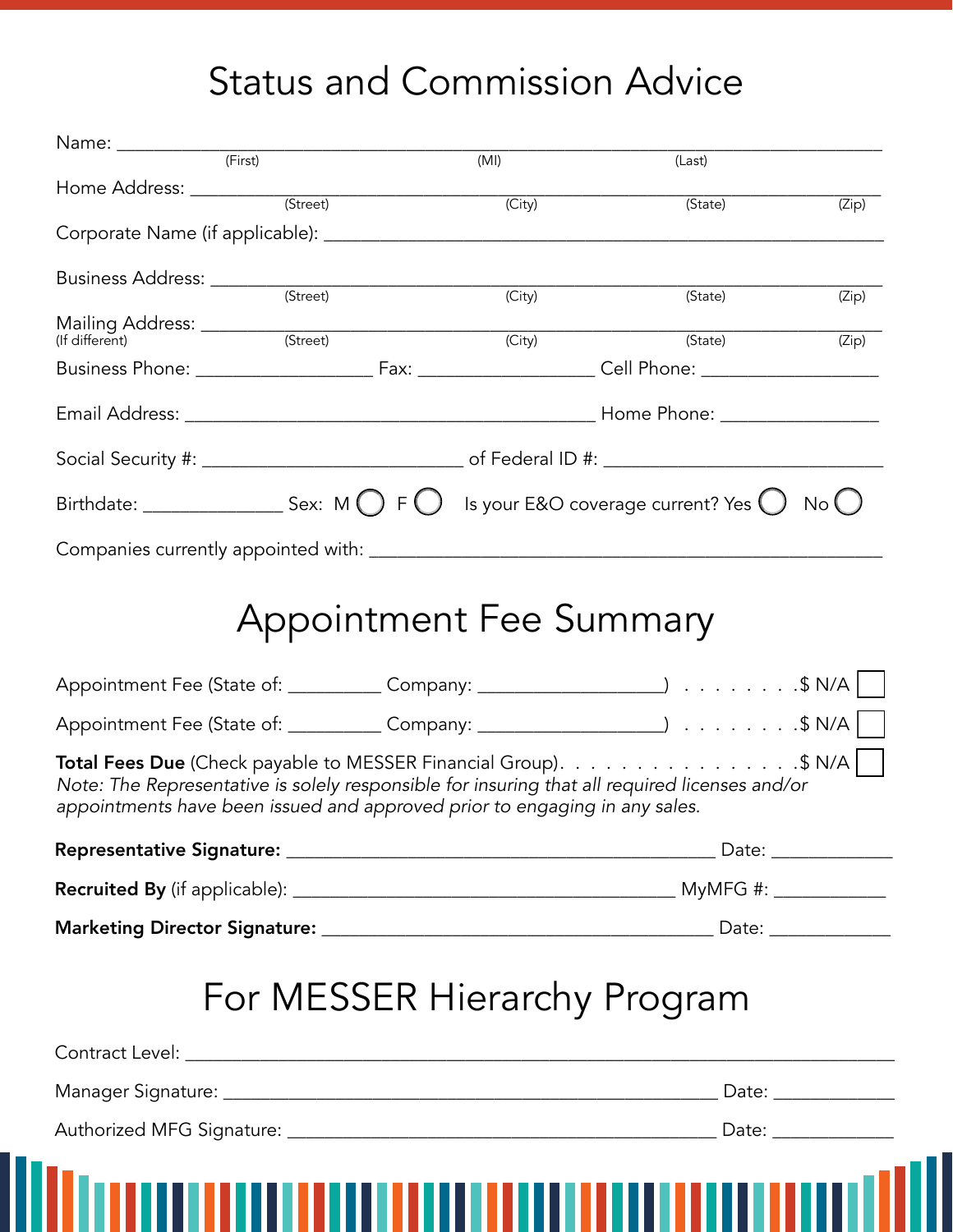### Representative's Contract

THIS Contract sets out the complete agreement by and between MESSER FINANCIAL GROUP, INC. of Charlotte, NC, herein called"MFG", and , \_\_\_\_\_\_\_\_\_\_\_\_\_\_\_\_\_\_\_\_\_\_\_\_\_\_\_\_\_\_\_\_\_\_\_\_ herein called "Agent". By signing this Contract, the Agent agrees to be bound by its, and any similarly executed addendums,attachments or schedules, that may be executed and made a part of this Contract. MFG expects to maintain agreements for services with insurance companies, herein called "COs" which are necessary to enable you to solicit applications for insurance. WHEREIN IT IS MUTUALLY AGREED UPON AS FOLLOWS:

#### APPOINTMENT

MFG hereby appoints the Agent to act on its behalf and be a representative of MFG only to the extent authorized herein. The Agent agrees that MFG or COs, as a condition of such appointment, may at their discretion complete an investigative report, including information regarding character, credit/income, reputation, and general health as set forth under the FAIR CREDIT REPORTING ACT

#### **RELATIONSHIP**

The Agent's relationship to MFG is that of an Independent Contractor and nothing contained herein shall be construed as creating the relationship of employer and employee between MFG and the Agent. The Agent shall be free to exercise his own judgment as to the time, place and manner in which to perform the services authorized under this Contract. No authority shall be implied from the authority expressly granted.

#### LIMITATION OF AUTHORITY

Except as expressly provided herein, the Agent or sub-agent shall have no authority, expressed or implied, actual or apparent, to act or fail to act or do anything whatsoever on behalf of MFG. The foregoing limitation of authority includes, but is not limited to the Agent and sub-agent not being authorized to (i) make any contract or incur any debt in the name or on behalf of MFG; (ii) make, modify or amend any application for insurance or any policy of insurance; (iii) extend or modify the time for making any payment which may become due on any policy; (iv) waive, alter, modify or amend any of MFG's rights, privileges or obligations under its policies or applications; (v) collect or receive premiums other than the initial premiums with applications for insurance; (vi) institute any type of administrative or legal proceedings in the name or on behalf of MFG for any cause or reason; or (vii) make any misrepresentations, promises or agreements on behalf of MFG. No act, forbearance or neglect on the part of either the Agent or MFG shall be construed as a waiver of any of the provisions of this Contract or imply the existence of any authority on behalf of the Agent not expressly granted herein.

#### ADVERTISING

The names, logos, trademarks and other advertising of MFG or COs may not be used unless approval is received in writing, and then only while this Contract is in effect. All circulars, advertisements or other material pertaining to MFG, COs or proprietary products or services, which you shall publish, print, distribute or use in any way shall not be used until first approved in writing by MFG and/or COs.

#### **CONDUCT**

MFG and COs may from time to time prescribe rules and regulations with respect to the conduct of the business covered herein. The Agent shall conform to and observe such rules and regulations as established. The Agent shall not make any misrepresentation in connection with the sale of any insurance policy or the solicitation of any application.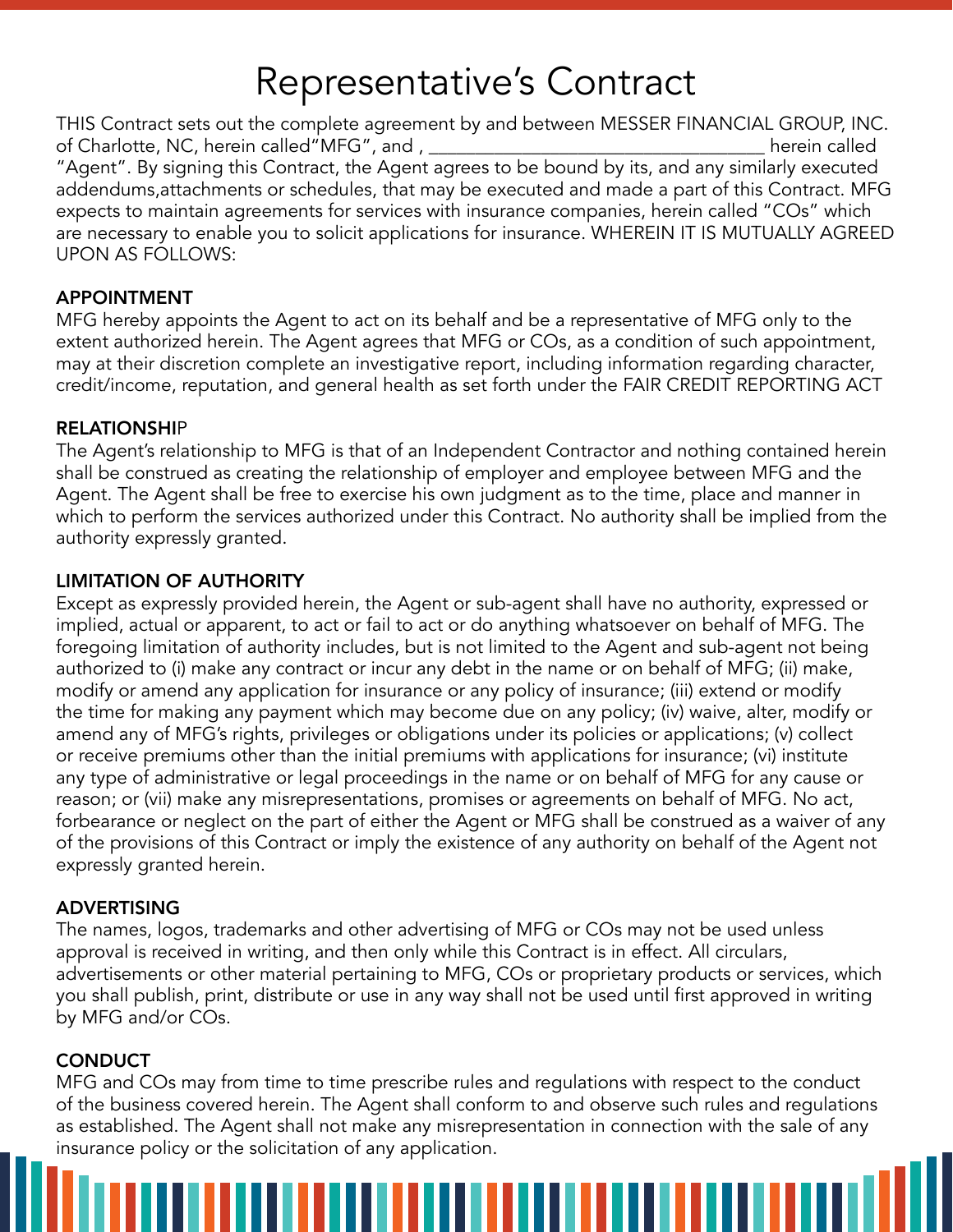#### **SOLICITATION**

The Agent is hereby authorized to solicit applications for the approved products offered by MFG through COs, but only in those states that MFG and COs are authorized to do business in and provided that the Agent is in compliance with all applicable regulatory licensing requirements at the time of solicitation. The Agent agrees to assist MFG in obtaining documentation necessary for COs to issue policies.

#### COLLECTION OF MONEY

The Agent is not authorized to receive or collect any money due or becoming due to the COs with the exception of the initial premium payment on applications being obtained by the Agent. Initial premium checks should be made payable to COs or other entities as designated by MFG. The Agent shall have no authority to endorse or present for collection any check, draft or other instrument made payable to MFG or COs. Any and all monies collected shall not be used by the Agent for any personal or other purpose whatsoever, but shall be immediately sent to MFG for processing to CO's.

#### COMMISSION COMPENSATION

As compensation to the Agent, in full, for the performance of services as authorized in the Contract, MFG will pay commissions as set forth in the attached Schedules of Commissions. The rate of commissions may be changed, altered or amended from time to time by MFG, and effective upon any business written by the Agent subsequent to the effective date of the change. The Agent will receive at least ten (10) days prior written notice of any change in the Schedule of Commissions. Commissions are calculated on the basis of the commission rate on the effective date of the policy and of original commissionable policy premium, unless the commissionable policy premium is decreased, at which time commission will be paid on the decreased premium. Commissions are not payable on administrative fees or policy application fees. In the event MFG's commissions on any in-force premium are reduced, commissions to the Agent on the same in-force premium may be reduced in the same proportion. If commissions on any premiums must be refunded by MFG to the COs, the Agent shall repay to MFG corresponding commissions that may have been previously paid to the Agent. Commission advances are at the sole discretion of MFG, and may be changed at any time by MFG without prior notice. Each advance paid to the Agent will be charged (debited) to the Agent's account, and MFG will credit the Agent's account with all commissions earned by the Agent. The Agent who receives commission advances from MFG may not market directly or indirectly the same or similar product through other commission sources within the same insurance company.

#### RECRUITING, CONTRACTING AND COMMISSIONS

The Agent is authorized to recruit other soliciting agents for Contracting with MFG. All Contracts with such agents shall be made directly with MFG. MFG reserves the right to refuse to Contract any proposed agent, or once done, to thereafter terminate the same. Should an agent be authorized by MFG to manage subagents, the Agent shall be responsible to MFG for the fidelity and honesty of any sub-agents, and for all funds collected or business done by or entrusted to him or his subagents. The Agent shall indemnify and hold MFG harmless from the expenses, costs, causes of action and damages resulting from or growing out of acts or omissions by him, his sub-agents or employees. The Schedules of Commissions constitute the total commission payable to Agent. Commissions payable to agents will be paid directly by MFG.

#### REFUNDS

The Agent shall make prompt refund of all commissions paid to Agent or sub-agents on which the COs declines to issue a policy and on any application on which a policy shall be issued by the COs and not accepted by the applicant. The Agent shall also make prompt refund of all commissions to MFG if the COs has to rescind all premiums due to a fraudulent application. If any premiums shall be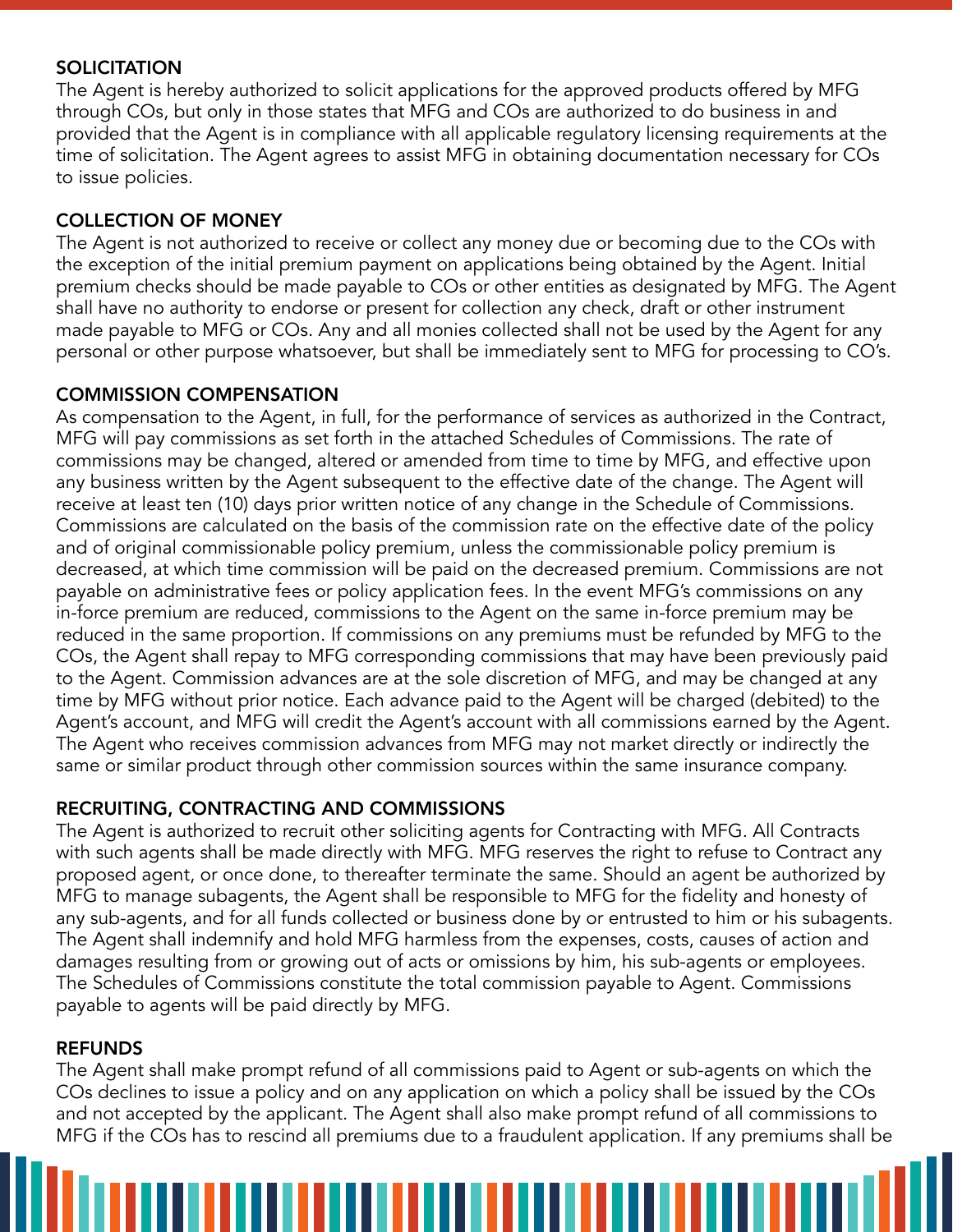refunded by the COs for any reason or cause before or after termination of this Contract, the Agent shall repay to MFG all commissions previously allowed on that premium. MFG reserves the right to offset all commissions accrued or to accrue to the Agent against any refunds due from the Agent or his sub-agents.

#### DELIVERY OF POLICIES

All policies sent to the Agent shall be delivered promptly to the applicant and whenever delivery of the policy cannot be made within 14 days of being received by the Agent, the Agent will immediately return the policy to MFG with a written report stating the specific reason for non-delivery.

#### SERVICE OF POLICIES

The Agent shall service all policies that the Agent initially sells. Agent agrees that commissions paid to Agent in accordance with the terms herein constitute full payment for soliciting the application that resulted in the policy being issued and the continued servicing of the policyholder. In the event that the policyholder shall request another agent of record, if the soliciting agent received commission advances from MFG, then first year commissions will continue to be paid to the soliciting agent. All subsequent commissions will be paid to the requested agent of record. Should another Agent of MFG submit additional applications on a policyholder or group policyholder, the original Agent shall continue to be paid commissions on policies which Agent originally sold; however, the original Agent will not be paid commissions on the additional applications which were solicited by another Agent of MFG.

#### AGENT'S FEES AND EXPENSES

The agent shall be responsible for the payment of all taxes, fees or levies imposed upon him for the purpose of doing business. The Agent shall pay for any and all expenses incurred by him in the performance of this Contract, unless the Company has in writing agreed to do otherwise.

#### INDEBTEDNESS

MFG shall have a first lien on all commissions payable under this Contract or any monies due the Agent by MFG for any debt owed by the Agent or his sub-agents to MFG or to another person or persons acting for MFG. For purposes of this Contract, indebtedness shall include, but not be limited to, advanced commissions, lead costs, collection fees including attorneys fees, or other cash advances. MFG may at any time offset against all commissions accrued or to accrue to the Agent any debt due from the Agent arising from all transactions under this or any other previous Contract or any amount becoming due from a sub-agent of the Agent. The entire indebtedness of the Agent may be deemed due and payable in full within sixty (60) days of demand by MFG. MFG shall have the right to escrow an Agent's earned commissions to secure the indebtedness of sub-agents for which the Agent is responsible.

#### **ASSIGNMENTS**

No assignment of this Contract or any compensation payable hereunder shall be valid and binding on MFG, unless authorized in advance, in writing by the President or Treasurer of MFG. Any assignment so authorized shall be subject to any and all indebtedness of the Agent then existing or thereafter occurring.

#### ALL SUMS PAYABLE

Any and all sums of money due and to become due MFG from the Agent shall be payable at the MFG office in Charlotte, North Carolina.

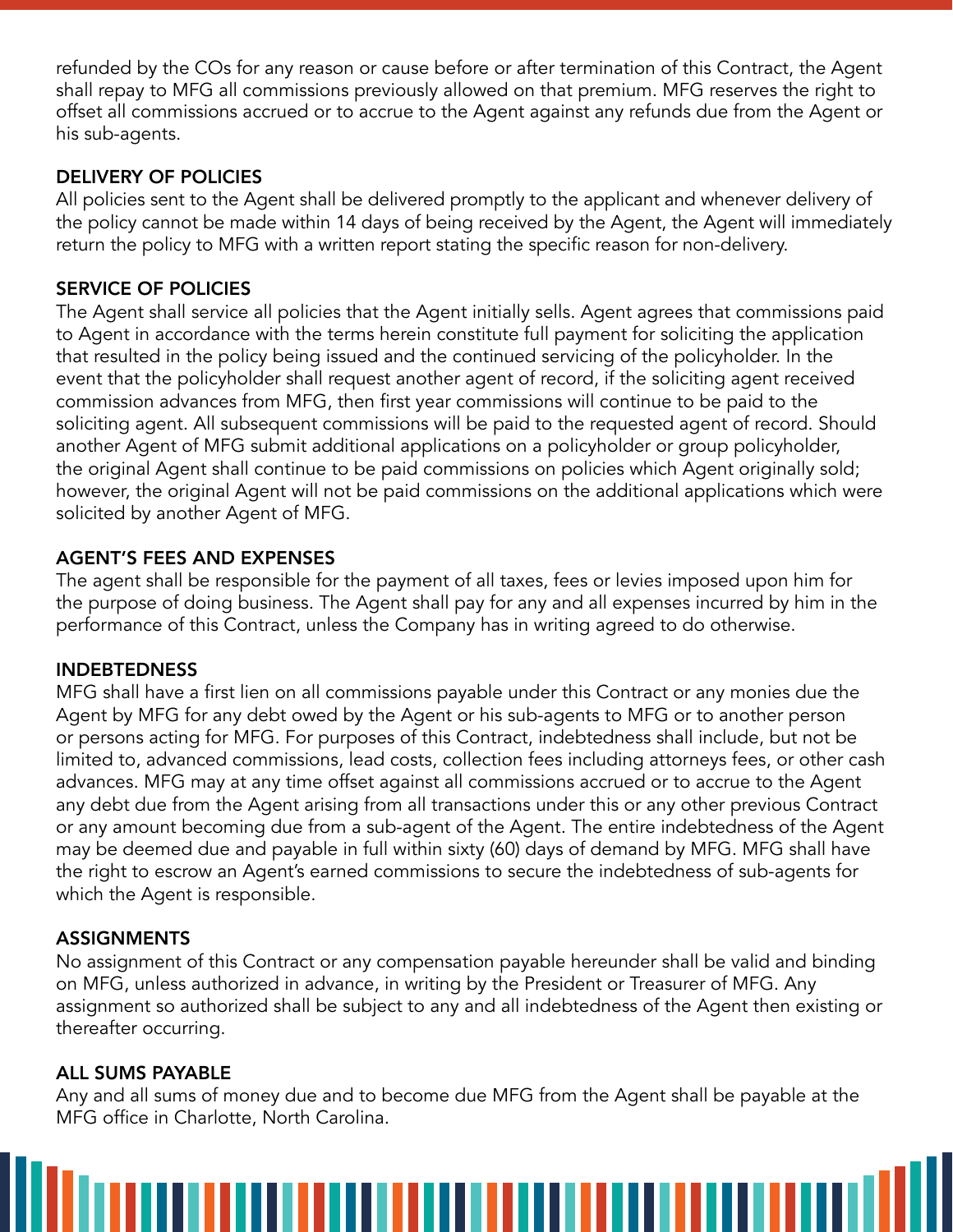#### **ACCOUNTING**

MFG will each month, or at reasonable intervals, furnish the Agent with a statement of his account and remittance for any amount due him. The Agent hereby agrees that the ledger accounts of MFG shall be competent and sufficient prima facie evidence of the state of accounts between the parties hereto. Upon receipt of such statement, the Agent shall immediately examine same, and if not satisfied as to the accuracy and correctness of same, shall return said statement and remittance to MFG with full particulars of any discrepancy therein. Failure of the Agent to notify MFG within twenty (20) calendar days from the date he receives such statement and remittance shall be deemed an admission by the Agent of the accuracy and correctness of such statement and remittance.

#### SERVICE CHARGE/ ADMINISTRATIVE FEE

MFG may charge a monthly service fee of up to 1.25% on any outstanding indebtedness on the Agent's statement of account. MFG may charge a monthly processing fee of up to \$10 to any Agent.

#### AGENT RESPONSIBILITIES UNDER FEDERAL AND STATE TAX LAWS

The Agent is hereby advised that as an Independent Contractor, the Agent has certain responsibilities under the federal and state (where applicable) tax laws. The Agent must report all commissions to the Internal Revenue Service and appropriate State Department (where applicable) on the appropriate tax form and pay certain taxes due with respect to these amounts. To assist the Agent in complying with these requirements, MFG, after the close of each calendar year, furnishes the Agent with a copy of the Form 1099 that MFG is also required to send to the Internal Revenue Service and, if applicable, appropriate State Department.

#### VIOLATION OF LAWS AND MFG RULES

The Agent shall not rebate or offer to rebate any premium or premiums on a policy of insurance issued by the COs, or induce any customer of MFG to discontinue the payment of any premiums on any policy, or induce or endeavor to induce any Contracted agent of MFG to discontinue active service, or violate any insurance law, regulation or ruling of any Insurance Commissioner or Department in any State, or violate MFG or COs prescribed rules or regulations. In the event the Agent should do any of the acts aforementioned before or after termination of the Contract, MFG shall have the right, at its discretion, to declare a complete forfeiture of any and all compensation due or to become due under this Contract.

#### TERMINATION WITHOUT CAUSE

The Agent or MFG may terminate this Contract at any time by giving a ten (10) day written notice to the other of such termination and mail in same to the last known address of the other party. The Contract shall be terminated by the death or permanent disability of the Agent. Disability will be determined by MFG in accordance with current published federal Social Security guidelines.

#### TERMINATION WITH CAUSE

This Contract will terminate for cause immediately if Agent violates any provision of this Contract, fails to respond in a timely manner to an agent allegation, is adjudicated bankrupt or violates any provision of the association agreement.

#### COMMISSIONS AFTER TERMINATION

The Agent's right to receive all commissions that may accrue on account of policies issued on applications secured by Agent or his sub-agents, if vested will be payable to the Agent upon termination of this Contract without cause, unless such commissions in any one month amount to

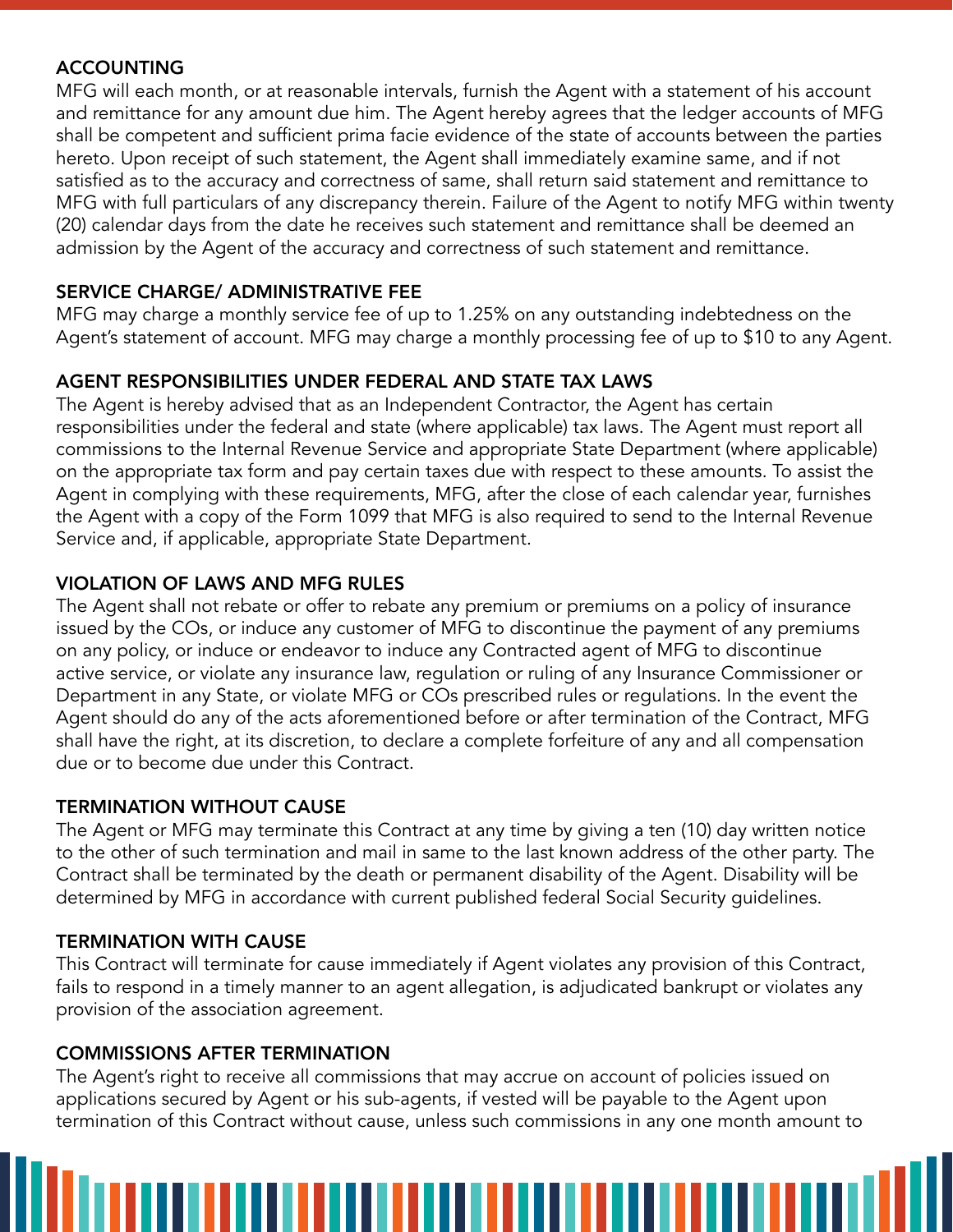less than \$25.00, in which case no further commissions shall be payable. If there is no surviving spouse or if the spouse dies prior to receiving all commissions payable hereunder, then such commission shall be paid to the Executors or Administrators of the Agent's Estate. If this Contract is terminated with cause, as defined in this Contract, no further commissions or other compensation or allowance will be payable.

#### ERRORS AND OMISSIONS COVERAGE

The Agent agrees at time of initial contract with MFG to furnish satisfactory evidence of Errors and Omissions coverage to secure the faithful performance of his duties. The Agent is also required to continuously maintain such coverage, and is subject upon demand by MFG to provide proof of this coverage.

#### CLAIMS AND LITIGATION

The Agent has no authority to institute legal proceedings in the name of MFG or COs, nor shall he institute any legal proceedings in connection with the transaction of business on behalf of MFG unless such actions shall have been approved in advance by MFG. The Agent shall defend any act or alleged act of his own at his own expense, and shall pay to the agency on demand any costs or expenses incurred by MFG should MFG be made a party to, have to answer, or defend any such suit because of the Agent's act or acts. However, MFG may, if not satisfied with the manner in which such defense is conducted, employ counsel to conduct the defense, and any expense thus incurred shall be paid by the Agent unless, in the judgment of MFG, the Agent is in no way at fault or responsible for such suit and MFG agrees in writing to bear the expenses of such litigation.

#### VENUE STATED

Any suit between MFG and the Agent growing out of any transaction arising from, based on, or in any way connected with this Contract shall be instituted and tried only in Mecklenburg County, North Carolina. All the terms, provisions and conditions of this Contract shall be conducted according to the laws of North Carolina.

#### MODIFICATION

This Contract cannot be changed by any verbal promise or statement by any of the parties hereto, and no written modification or change shall bind MFG, unless it is signed by the President or Treasurer of MFG and expresses an intention to modify or change this Contract. This Contract supersedes any previous contract(s) with MFG.

#### **CONFIDENTIALITY**

The Agent understands and agrees that information including, but not limited to, agent lists, customer lists and trade secrets are proprietary in nature and are owned by MFG. These lists and information are extremely confidential and the Agent is expressly prohibited from disclosing any of the information contained therein to any third party and may only use the lists and information as authorized by MFG. Any disclosure or unauthorized use by the Agent will subject MFG to immediate and irreparable damage and, because such damages would be difficult to calculate, in addition to other rights and remedies available to MFG, MFG shall be entitled to injunctive relief to stop or prohibit such disclosure or unauthorized use from any court of competent jurisdiction. In addition, the Agent will forfeit any and all vesting rights as well as future renewals under this Contract.

#### **VESTING**

An agents commission will be Vested once an agent has been with MFG for a period of months. Vesting pertains to all comp including the remainder of first year comp and renewals. All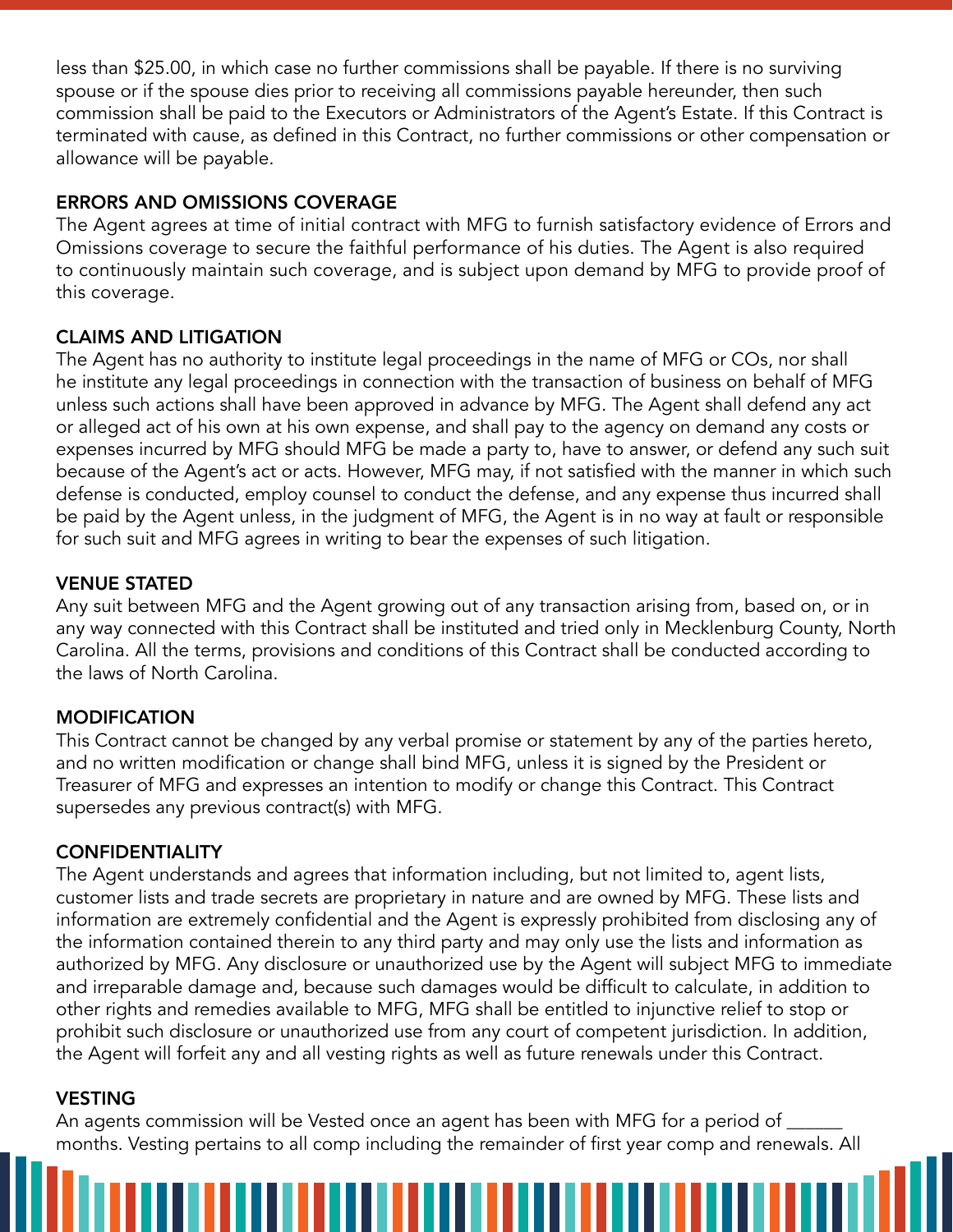comp is subject to the \$25 minimum clause mentioned previously in this contract.

#### MFG BUSINESS

MFG may discontinue or withdraw from the Agent any policy plan and may fix commissions on any policy plan offered by MFG. MFG reserves the right without notice or liability to retire from any state or territory and at its discretion discontinue said policy plans; set minimum production requirements; change commissions; and amend, add, delete or modify any MFG procedure.

#### LEAD PROGRAM

If the Agent is participating in a MFG lead program, the Agent agrees that such leads may only be used in the sale of products sponsored by MFG, and that these leads may not be sold or given to other agents without the express written consent of an officer of MFG. Any violation of these lead program guidelines may result in the Agent forfeiting all vesting rights and future renewals under this Contract.

#### **DEFINITIONS**

Where the words "representative," "person," or the pronouns "he," "him," or "his" are used in the Contract, they are intended to mean the Agent, whether the Agent is an individual, a partnership, or a corporation. Where the word "policy" is used herein, it also means "certificate" of insurance. Where the word "commissions" is used, it means "first year and renewal commissions."

IN WITNESS WHERE OF, this Contract is executed in duplicate this\_\_\_\_\_\_\_ day of, \_\_\_\_\_\_\_\_\_,  $\_$  (YR), and when approved by an authorized officer of The MESSER Financial Group, INC., shall be effective for all purposes as of the aforesaid date.

Agent's Signature: \_\_\_\_\_\_\_\_\_\_\_\_\_\_\_\_\_\_\_\_\_\_\_\_\_\_\_

MFG Authorized Signature: \_\_\_\_\_\_\_\_\_\_\_\_\_\_\_\_\_\_\_\_\_\_\_\_\_\_\_

#### Personal Guaranty If Agent Is Not Sole Proprietor

To induce The MESSER Financial Group, L.L.C. to execute this Contract and in consideration therefore, the undersigned does hereby unconditionally guarantee performance by the legal entity and its Agents under this Contract. The undersigned waives all notices with respect to this Guaranty, including notice of any failure of the legal entity and its Agents to perform its obligations under this Contract or to pay when due any amount due there under. This Guaranty is unconditional and absolute.

Personal Guaranty Signature: \_\_\_\_\_\_\_\_\_\_\_\_\_\_\_\_\_\_\_\_\_\_\_\_\_\_\_